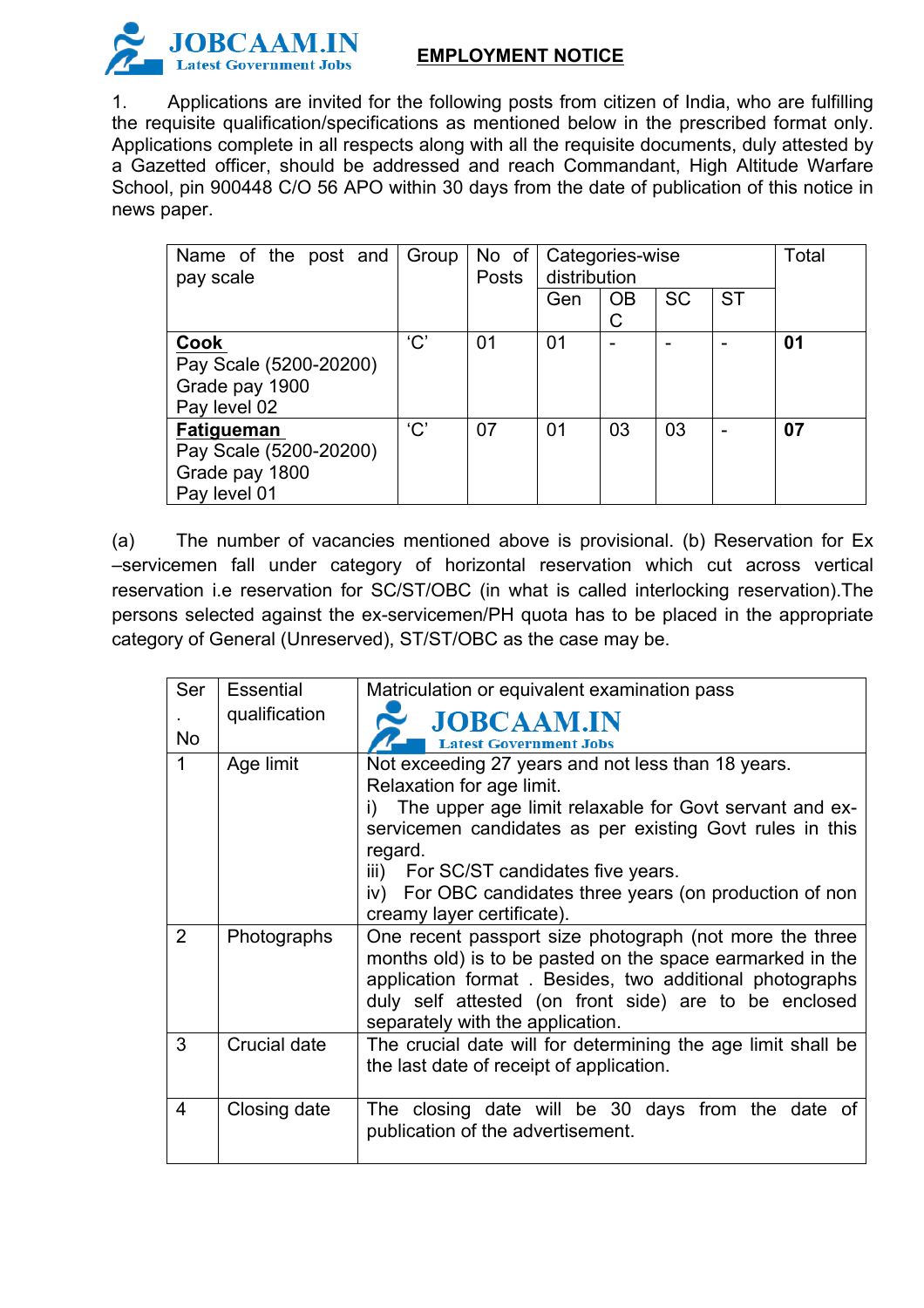2. **Scheme of Examination** The selection will be made strictly on the basis of merit. The selection process will comprise of written test and trade test wherever necessary. Final merit will be decided on the basis of marks obtained in the written test and trade tests wherever applicable.

| Paper     | <b>Subject</b>                                                                   | No.<br><b>of</b><br><b>Questions</b> | <b>Marks</b> | Duration of<br><b>Examinatio</b><br>n |
|-----------|----------------------------------------------------------------------------------|--------------------------------------|--------------|---------------------------------------|
| Paper-I   | &<br>Intelligence<br>General<br>(Objective<br>Reasoning<br>Multiple Choice Type) | 25                                   | 25           | 2 Hours                               |
| Paper-II  | General<br>Awareness<br>(Objective Multiple<br>Choice<br><b>Type</b>             | 50                                   | 50           |                                       |
| Paper-III | General English (Objective<br>Multiple Choice Type)                              | 50                                   | 50           |                                       |
| Paper-IV  | Aptitude<br>Numerical<br>(Objective Multiple<br>Choice<br>Type)                  | 25                                   | 25           |                                       |

3. The question papers of Written Test will be bilingual i.e. English and Hindi.

## **SYLLABUS FOR EXAMINATION**

1. **GENERAL INTELLIGENCE.** The question will be of 10th standard and would include questions of non-verbal type. The test may include questions on analogies, similarities and differences, space visualization, problem solving, analysis, judgment, decision making visual memory, discrimination, observation, relationship concept, figure classification, arithmetical number series, non-verbal series. The test will also include questions designed to test the candidate's abilities to deal with abstract ideas and symbols and their relationship, arithmetical computation and other analytical functions.

2. **GENERAL AWARENESS.** The questions will be of 10<sup>th</sup> standard. The questions will be designed to test the ability of candidate's general awareness of the environment around him/her and its application to society. Questions will also be designed to test knowledge of current events and of such matters of everyday observation and experience in their scientific aspects as may be expected of  $10<sup>th</sup>$  standard educated person. The test will also include questions relating to India and its neighboring countries especially pertaining to Sports, history, Cultures, Geography, Economics Scene, General Polity including Indian Constitution, and Scientific Research etc. These questions will be such that, they do not require a special study of any discipline.

3. **NUMERICAL APTITUDE.** This paper will include questions on problems relating to Number system, Computation of whole Numbers, Decimals and fractions and relationship between Number, Fundamentals Arithmetical Operations, Percentage, Ratio and Proportion, Averages, Interest, Profit and Loss, Discount, use of Tables and Graphs, Menstruation, Time and Distance, Ratio and Time, Time and work etc.

4. **ENGLISH LANGUAGE.** The questions will be of 10<sup>th</sup> standard. Candidate's understanding the Basic of English Language, its vocabulary, grammar, sentence structure, synonyms, antonyms and its correct usage, etc. his/her writing ability would be tested.

## 5. **Important Instructions to the Candidates/Applicants**:

(i) Dates of examinations will be intimated to the eligible candidates later on.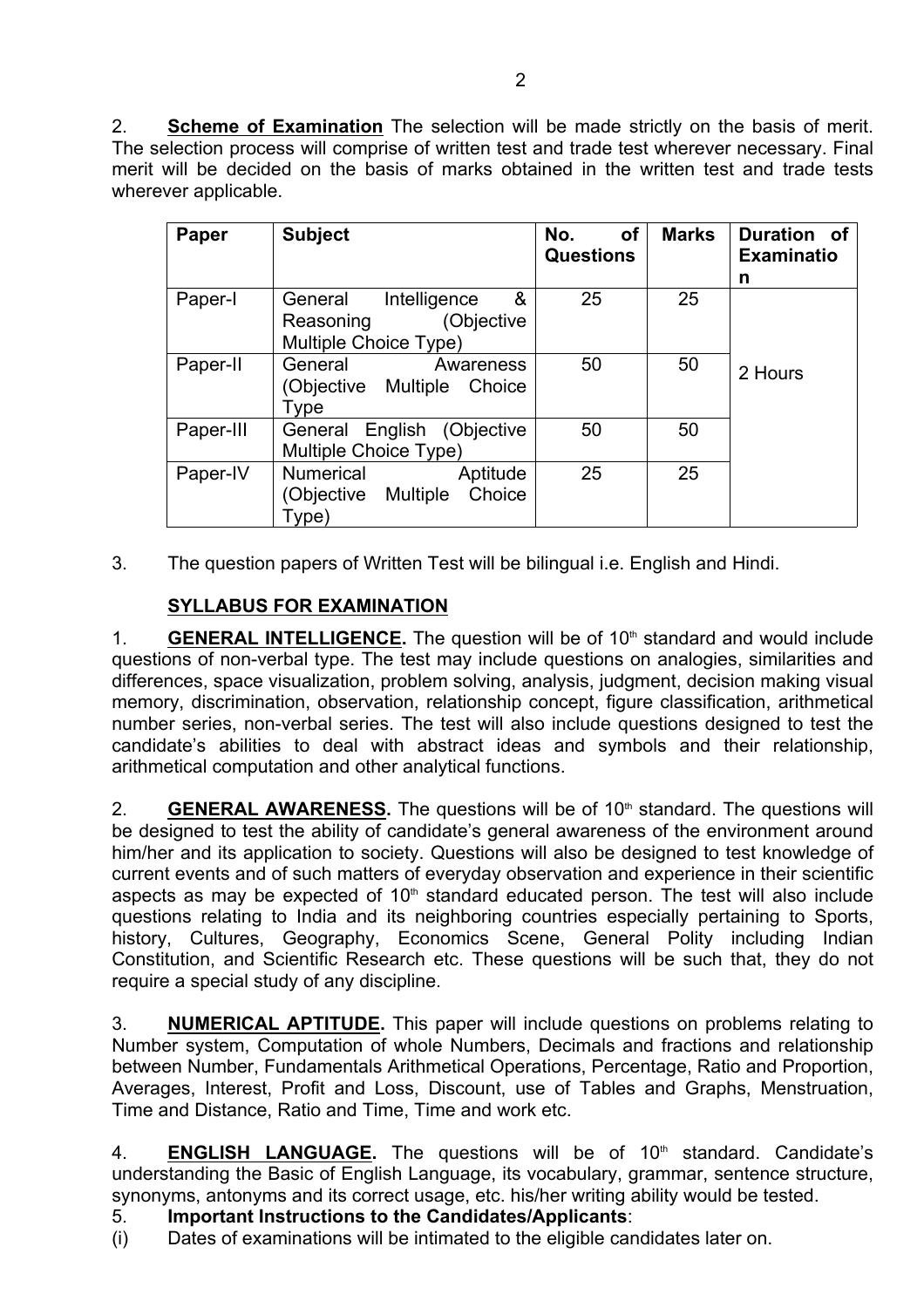(ii) Candidates appearing for written test and skill test will travel on their own Expenses.

3.

(iii) Persons working in Central/State Govt/PSU must apply through proper channel along will the certificate from their establishment that no disciplinary action is contemplated/pending against them and that they have no objection in releasing them in case of selection.



(iv) New entrants to Government Service, entering on or after 01 Jan 2004 are governed by the New Defined Contribution Pension System (known as New Pension Scheme).

(v) The Commandant HAWS/Principal shall not be responsible for any postal delay or failure.

(vi) The Commandant HAWS/Principal reserves the right to change the number of vacancies if necessary.

(vii) If the number of applications received in response to the advertisement is large and it will not be convenient or possible to arrange the examination for all the candidates, The Commandants/Principal reserves the right to restrict the number of candidates to a reasonable limit on the basis of either percentage of marks obtained in the prescribes minimum essential qualifications or desirable qualification or qualifications higher than the minimum prescribed in the advertisement or experience. Therefore, the candidates should mention all the qualifications over and above the minimum qualification and should attach attested copies of the certificated in support thereof.

(viii) The candidates must clearly super scribe "Application for the post of on the top of the envelope in Capital letters. The reserved category candidates including exservicemen and physically handicapped (PH) should also write category on the left corner of the envelope.

(ix) Ex-servicemen certificates should have been issued by the Competent Authorities. A copy of discharge Certificate should also be enclosed.

(x) The Ex-servicemen candidates applying for the post under ex-servicemen category should give an Undertaking in the format given below as **Appendix-I.**

(xi) Candidates applying against a reserved post must enclose supportive documents viz caste certificate, disability certificate, non-creamy layer certificate in cases of OBC etc. in support of their claim of belonging to the reserved category. Only attested copies of certificates (from Gazetted Officer) in support of Educational Qualification/Technical Qualification, Experience, Caste, Date of Birth, PH and ex-servicemen are to be enclosed with the application.

(xii) Incomplete or unsigned application and without Left Thumb Impression or application not accompanied by attested copies of certificates or application received at(Name of the Est) after the last date of receipt of application or without two additional photographs dully self-attested will be summarily rejected and no correspondence in this regard will be entertained.

(xiii) The application can be filed by the candidate either in English or Hindi.